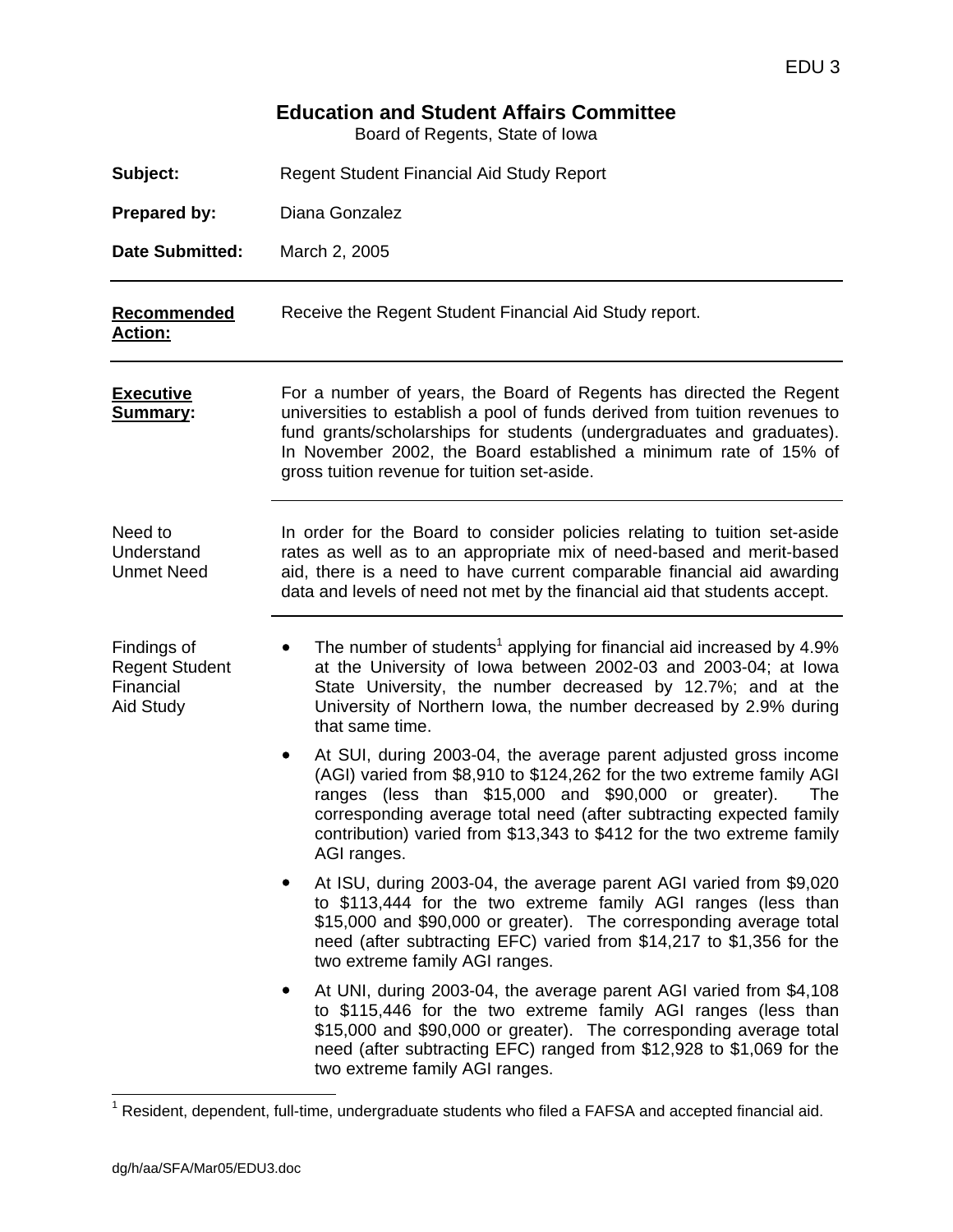|                                  | The proportion of students receiving grants and work-study to the<br>total number of applicants decreased significantly by parent AGI.                                                                                                                                                                                                                                               |
|----------------------------------|--------------------------------------------------------------------------------------------------------------------------------------------------------------------------------------------------------------------------------------------------------------------------------------------------------------------------------------------------------------------------------------|
|                                  | The proportion of students receiving loans to the total number of<br>applicants increased significantly by parent AGI, lending credence to<br>the assertion that those students whose parent AGI is in the upper<br>ranges take advantage of the numerous loan programs available to<br>all families.                                                                                |
|                                  | Some students whose family AGI was in the lower ranges did not<br>$\bullet$<br>accept the total financial aid package that was offered, seemingly<br>resulting in unmet need. The greater proportion of students had<br>overmet financial need; these dollars typically help defray the<br>expected family contribution.                                                             |
| Sample<br>Comparison<br>to NPSAS | In the 1999-2000 National Postsecondary Student Aid Study (NPSAS),<br>the remaining financial need among undergraduates who have need after<br>receiving financial aid was much higher than it was for undergraduates<br>receiving financial aid at the Regent universities. By income level, the<br>spread was \$5,335 to \$3,322 in NPSAS.                                         |
|                                  | By comparison, at the University of Iowa, in 2003-04, the spread was<br>\$2,192 to less than \$0; at lowa State University, the spread was \$3,230<br>to less than \$0; and at the University of Northern Iowa, the spread was<br>\$2,500 to less than \$0.                                                                                                                          |
| <b>Background:</b>               | After exploring various options, the Board Office concluded that no<br>current financial aid data combine the elements requested by the Board<br>of Regents for post-secondary institutions in Iowa, e.g., comparable<br>family income, expected family contribution, cost of attendance, award by<br>type, and unmet need.                                                          |
| <b>Regent Study</b>              | In September 2004, the Board approved the Regent Study presented by<br>the Board Office that includes the variables identified above and<br>addresses the Board's questions.                                                                                                                                                                                                         |
| <b>Time Frame</b>                | The Regent Study was conducted during Fall 2004; the universities<br>collected two years of data for this study $-$ 2002-03 and 2003-04<br>(Attachment A, pgs. 7-12).                                                                                                                                                                                                                |
| Variables<br>of Study            | The Regent Financial Aid study included the following variables: (1)<br>FAFSA filers - undergraduates, full-time, dependent students, lowa<br>residents; (2) family income (adjusted gross income); (3) cost of<br>attendance; (4) expected family contribution; (5) total need; (6) total<br>financial aid accepted; and (7) financial need not met by aid accepted by<br>students. |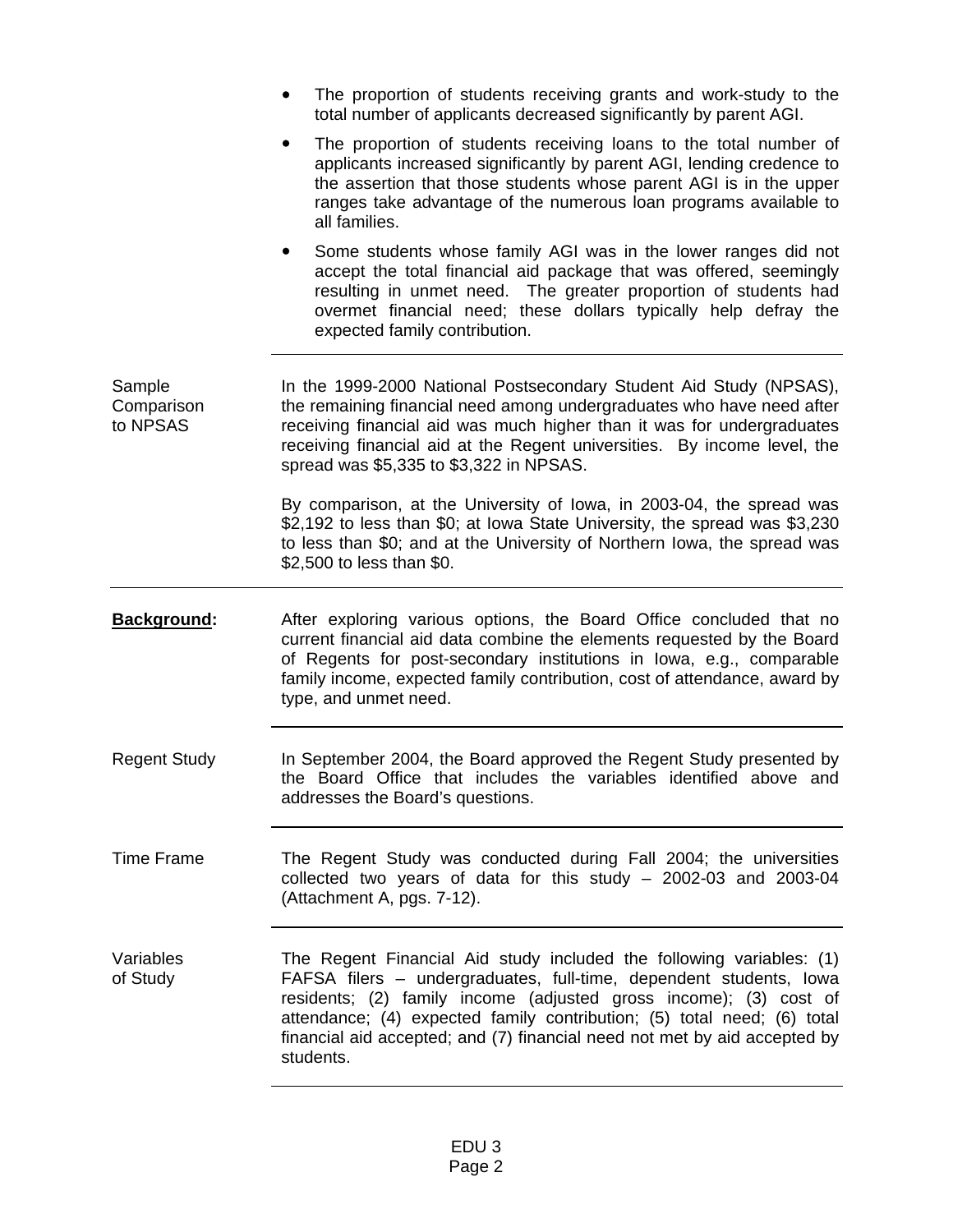Characteristics of Financial Aid

- At the Regent universities, all students are encouraged to submit a Free Application for Federal Student Aid (FAFSA) to determine eligibility for need-based grants; and to determine eligibility for subsidized and unsubsidized loans. However, some students choose not to submit a FAFSA and are, therefore, not eligible for need-based aid.
	- At the Regent universities, all admitted FAFSA applicants receive a financial aid package, which includes a combination of grants, work-study, and loans, to address the total cost of attendance. However, some students choose not to accept certain components of the package; this can result in unmet need. Additionally, if students do not file the FAFSA form in a timely manner, their financial aid packages may consist primarily of student loans because the grant funds may have been exhausted.
	- The expected family contribution reflects a number of variables besides family income – family size; number of siblings/parents in college; age of oldest parent; family assets; untaxed income; and allowances against income. This can result in an EFC that appears inconsistent with the adjusted gross income.
	- The financial aid package offered to students does not include institutional employment (other than work-study) or off-campus employment. Institutional and off-campus employment can be used by students to meet their financial need.
	- Except for programs such as ROTC, federal grants are primarily need-based. Except for the Iowa Grant, state grants are primarily merit-based. For institutional/private grants, there is a mix of need-based and merit-based aid.
	- Federal work-study funds are allocated as need-based aid.
	- Loans, such as Perkins and subsidized Stafford loans, require demonstration of need. Other loans, such as PLUS and alternative loans, do not require demonstration of need.
	- The total need to attend a Regent university is calculated by the financial aid offices based on the standard cost of attendance plus necessary budget adjustments specific to certain programs. In some cases, students find ways to live below the calculated average cost.

Limitations in Financial Aid **Sources** 

- Increases in the Federal Pell Grant program have not kept pace with tuition increases. In 1979, the maximum Pell Grant covered approximately 60% of college costs; in 2004, it covered only slightly more than 30%.
- Loss of funding for the Iowa Work-Study Program (approximately \$2 million per year for its last three years) continues to limit the opportunities for on-campus student employment.
- Funding for the Iowa Grant Program, a need-based state program, decreased by 18.8% since 1997-98.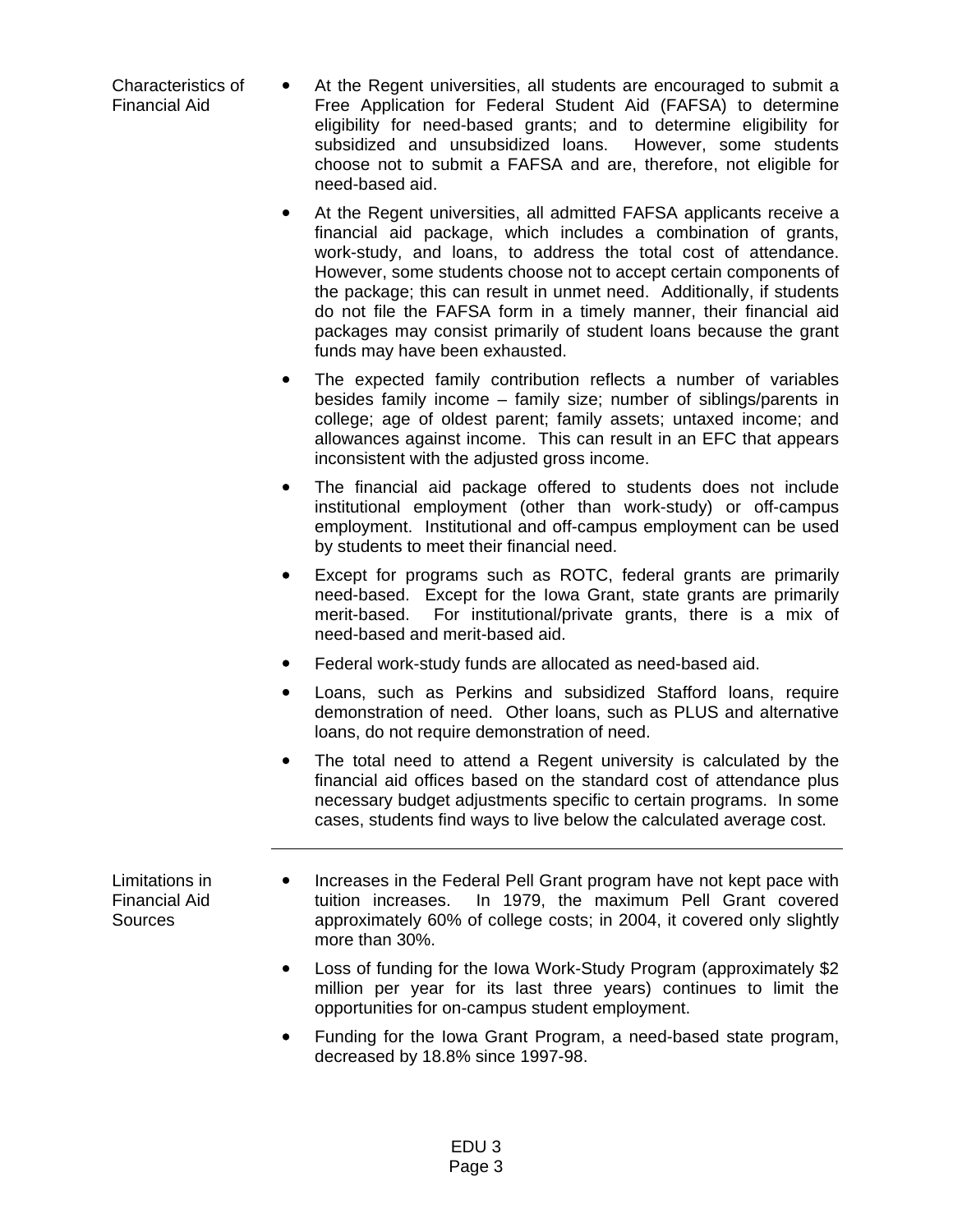- Funding for the State of Iowa Scholarship, a program intended to recognize high ability students, decreased by approximately 5% since 1997-98.
- Funding for the Iowa Minority Academic Grants for Economic Success (IMAGES) is no longer provided through special state appropriation; funds are allocated by the universities through their general appropriation.
- y Funding for federal campus-based programs, such as the Supplemental Opportunity Grant (SEOG), Federal Work-Study, and Federal Perkins Loan has not kept pace with tuition increases. Loan limits for the subsidized and unsubsidized Stafford Loan Program have remained constant since 1992.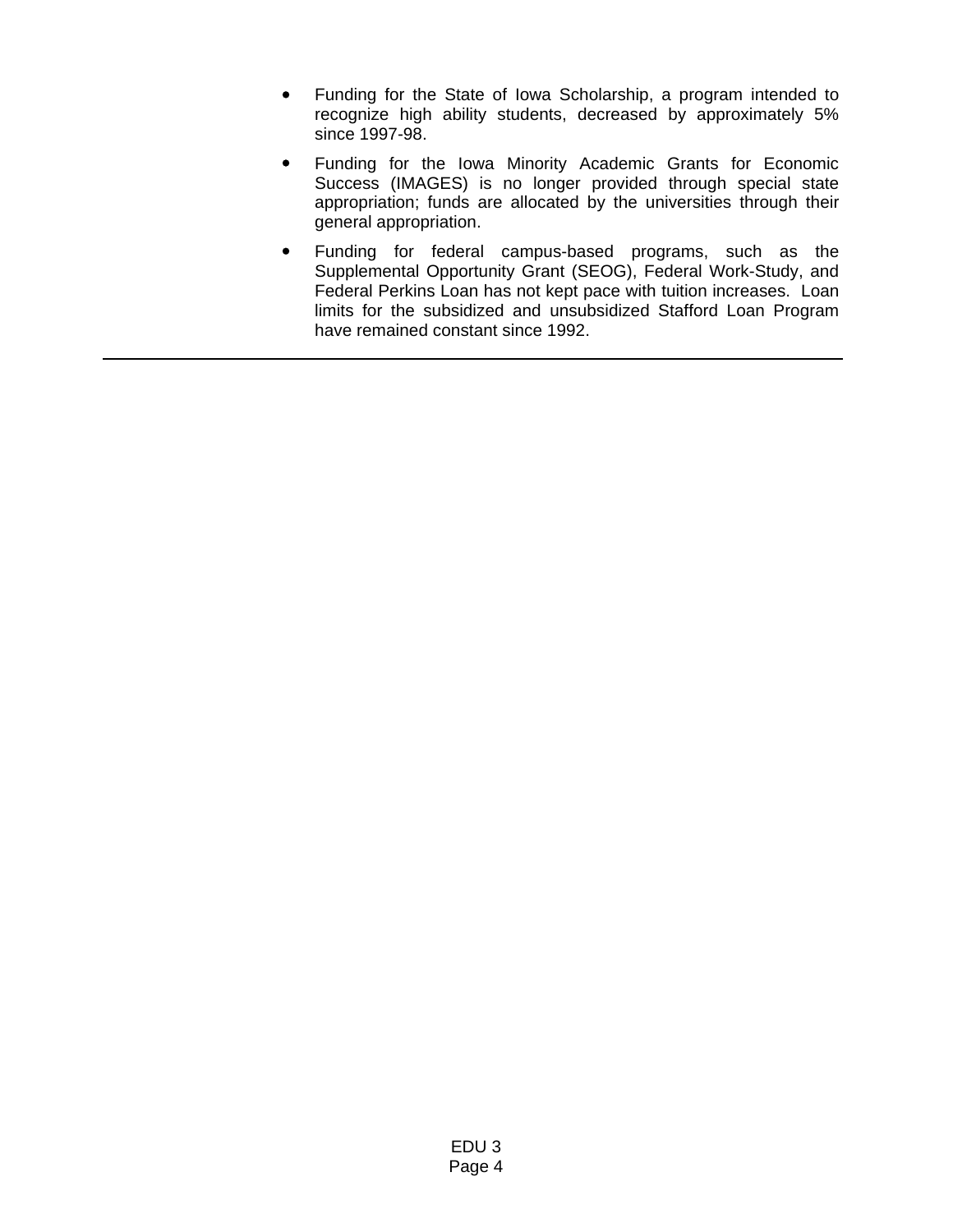# **APPENDIX A GLOSSARY**

| <b>Expected Family</b><br>Contribution (EFC) | The Expected Family Contribution (EFC) is an amount that the student<br>and his/her family are expected to contribute toward the student's<br>education. If the EFC is below a certain amount, the student is eligible<br>for a Federal Pell Grant, assuming all other eligibility requirements are<br>met.                                                                                                                                                                                                                    |  |  |  |  |  |  |  |  |
|----------------------------------------------|--------------------------------------------------------------------------------------------------------------------------------------------------------------------------------------------------------------------------------------------------------------------------------------------------------------------------------------------------------------------------------------------------------------------------------------------------------------------------------------------------------------------------------|--|--|--|--|--|--|--|--|
|                                              | The EFC data elements may be adjusted under certain circumstances <sup>2</sup> ,<br>e.g., the EFC may be adjusted to consider the family's elementary and<br>secondary tuition expenses, their medical and dental expenses not paid<br>by insurance, unusually high child care expenses, a family member's<br>recent unemployment, a parent's own education expenses, or other<br>changes in a family's income, a family's assets, or a student's status.                                                                      |  |  |  |  |  |  |  |  |
| Types of Grants/<br>Scholarships             | There is a variety of grants/scholarships available to students and their<br>parents:                                                                                                                                                                                                                                                                                                                                                                                                                                          |  |  |  |  |  |  |  |  |
|                                              | Federal grants may be need-based (Pell, Federal Supplemental<br>٠<br>Educational Opportunity Grant) or non-need-based (ROTC).                                                                                                                                                                                                                                                                                                                                                                                                  |  |  |  |  |  |  |  |  |
|                                              | State grants may be need-based (lowa Grant) or non-need-based<br>(State of Iowa Scholarship).                                                                                                                                                                                                                                                                                                                                                                                                                                  |  |  |  |  |  |  |  |  |
|                                              | Institutional/private scholarships may be need-based (institutional<br>٠<br>scholarships) or non-need-based (hometown awards, National Merit<br>Scholarships).                                                                                                                                                                                                                                                                                                                                                                 |  |  |  |  |  |  |  |  |
| Types of<br><b>Work-Study</b>                | Work-study funds come from federal <sup>3</sup> programs in which a maximum<br>of 75% of the wages is covered by the federal program. However,<br>the institution may choose to cover more than 25% of the wages<br>through internal allocations.                                                                                                                                                                                                                                                                              |  |  |  |  |  |  |  |  |
|                                              | The federal government covers 100% of the wages for students who<br>٠<br>are employed in community service positions, such as America<br>Reads <sup>4</sup> and America Counts <sup>5</sup> . The federal government covers 75%<br>of the wages for students who are employed in community-based<br>organizations; the employing organization covers the other 25% of<br>the wages. The Regent institutions typically exceed the minimum<br>required (7%) by the U.S. Department of Education for community<br>service awards. |  |  |  |  |  |  |  |  |

<sup>2&</sup>lt;br><sup>2</sup> Prescribed professional judgment.<br><sup>3</sup> Funds for state work-study programs have not appropriated by the legislature since 2001.

<sup>&</sup>lt;sup>4</sup> Federal initiative to improve elementary students' reading skills.<br><sup>5</sup> Federal initiative to improve elementary students' math skills.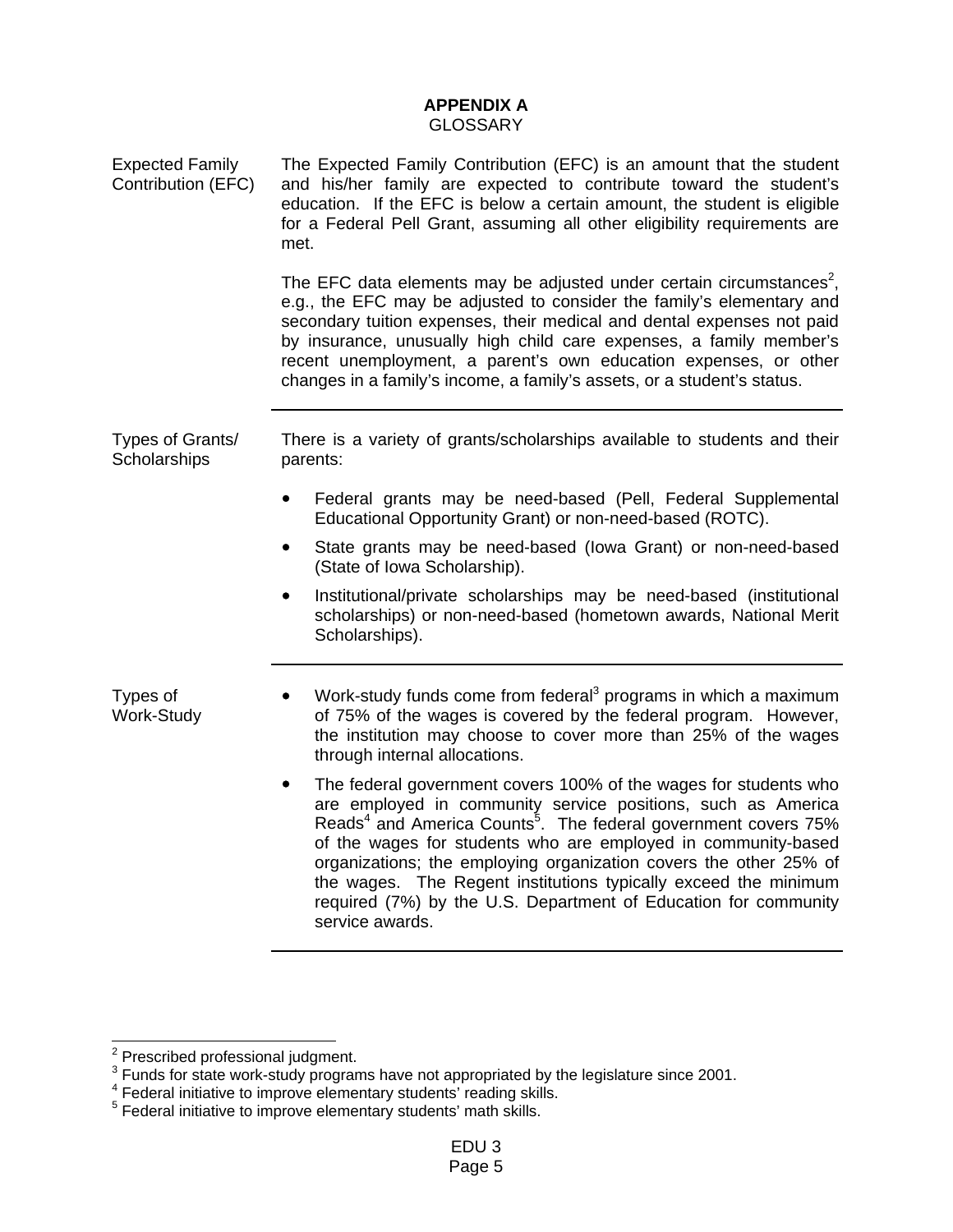Types of Loans There is a variety of loan programs available to students and their parents:

- Federal loans may be need-based (Perkins, subsidized Stafford) or non-need-based (unsubsidized Stafford, Parent Loan for Undergraduate Students, Partnership/Alternative Loans).
- State loans are non-need-based (Iowa Teacher Forgivable Loan).
- Institutional loans are non-need-based (long-term loans).
- Private loans are non-need based, e.g., Iowa Student Loan Partnership Loan, Wells-Fargo Collegiate Loan, Sallie Mae Signature Loan, U.S. Bank Education Loan, Citibank Citiassist Loan, etc.

Unmet/Overmet Financial Need Unmet financial need is calculated by subtracting the expected family contributed (EFC) and the assistance (grants, scholarships, loans, and employment) provided by the institution or other sources from the cost of attendance (tuition, fees, books, room and board, and personal expenses). Overmet financial need implies that the student and/or parents received financial assistance through non-need based programs in excess of financial need. These dollars may be used to help defray the expected family contribution.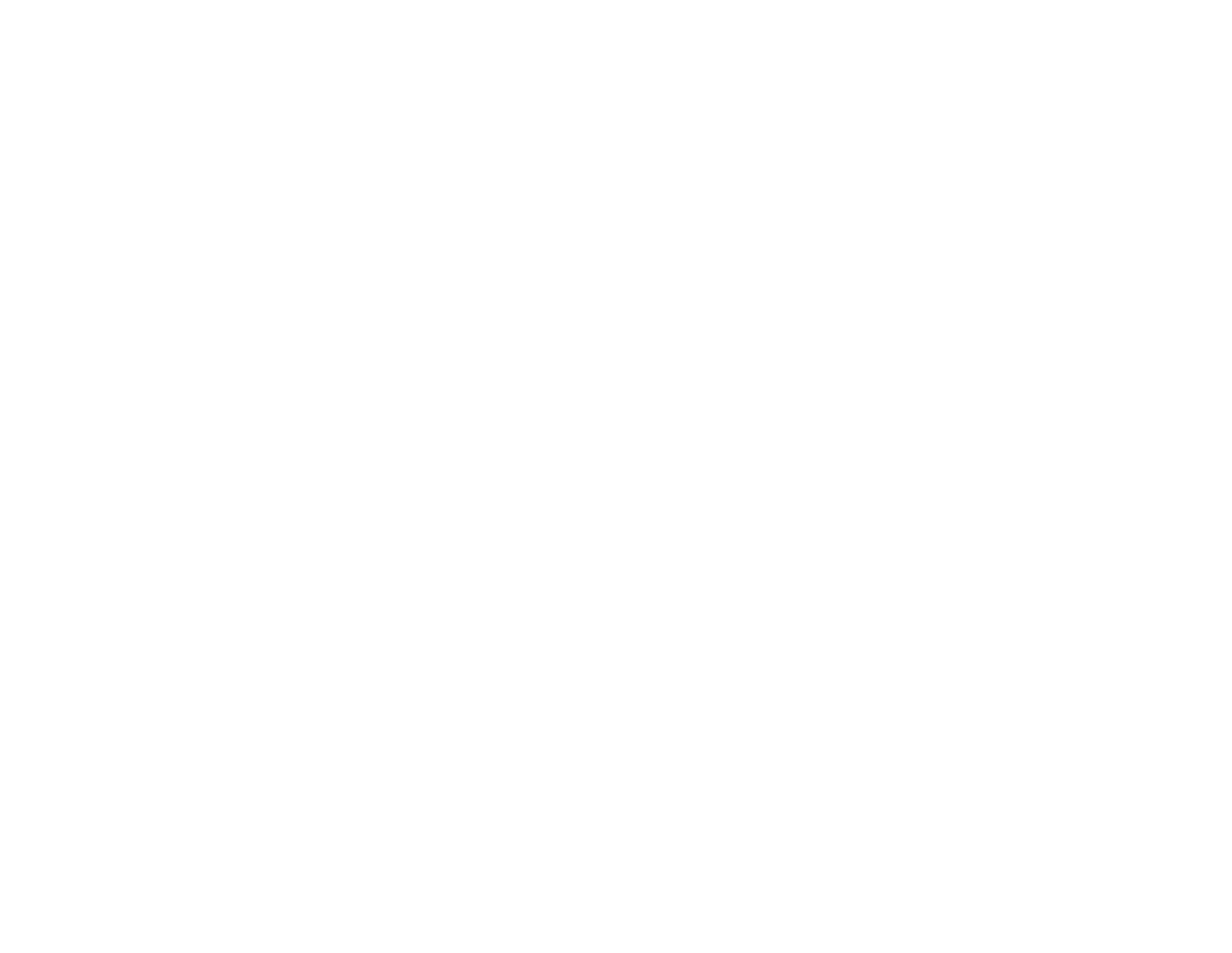### **TABLE 1b - IOWA STATE UNIVERSITY**

### **SPRING 2005 AVERAGE FINANCIAL NEED BY FAMILY INCOME FOR ALL FALL 2002 FULL-TIME, SAME INSTITUTION RESIDENT, DEPENDENT UNDERGRADUATE FAFSA FILER STUDENTS RECEIVING FINANCIAL AID**

|                   |                   |         |                   |                         |              |                      |             |           |                |           |                    |                  |             | (14)            |               |
|-------------------|-------------------|---------|-------------------|-------------------------|--------------|----------------------|-------------|-----------|----------------|-----------|--------------------|------------------|-------------|-----------------|---------------|
|                   |                   |         |                   |                         |              |                      |             |           |                |           |                    |                  |             | Average         |               |
|                   |                   |         |                   |                         |              |                      |             |           |                |           |                    |                  |             | Financial       |               |
|                   |                   |         |                   |                         |              |                      |             |           |                |           |                    |                  |             | Need Not $(15)$ |               |
|                   |                   |         |                   |                         |              |                      |             |           |                |           |                    |                  | (13)        | Met by          | Number of     |
|                   |                   |         |                   |                         | (5)          |                      |             |           | (9)            |           | (11)               |                  | Average     | Total           | <b>FAFSA</b>  |
|                   |                   | (2)     | (3)               | (4)                     | Average      | (6)                  | (7)         | (8)       | Average        | (10)      | Average Total (12) |                  | Total       | Financial       | <b>Filers</b> |
|                   |                   | Average | Average           | Standard                | Expected     | Average              | Average     | Average   | Institutional/ | Average   | <b>Work Study</b>  | Average          | Financial   | Aid             | Beyond        |
| Family Income     | Number of Student |         | Parent            | Cost of                 | Family       | Total                | Federal     | State     | Private        | Total     | (Federal and       | <b>Total All</b> | Aid         | Accepted        | Priority      |
| Range by AGI      | Students          | AGI     | <b>AGI</b>        | Attendance <sup>1</sup> | Contribution | $N$ eed <sup>2</sup> | Grants      | Grants    | Grants         | Grants    | Institutional)     | Loans            | Accepted    | $(6) - (13)$    | Date          |
|                   |                   |         |                   |                         |              |                      | \$3,562     | \$2,168   | \$2,186        | \$5,126   | \$1,846            | \$5,611          | \$9,847     |                 |               |
| $<$ \$15,000      | 363               | \$3,568 | \$10,534          | \$12,720                | \$527        | \$13,020             | $n = 319$   | $n = 51$  | $n = 248$      | n=349     | $n = 41$           | $n = 302$        | $n = 363$   | \$3,188         | 148           |
|                   |                   |         |                   |                         |              |                      | \$3,301     | \$2,190   | \$2,147        | \$5,045   | \$1,663            | \$5,597          | \$10,242    |                 |               |
| \$15,000 - 29,999 | 868               | \$3,661 | \$17,528          | \$12,720                | \$1,280      | \$12,527             | $n = 822$   | $n = 89$  | $n = 631$      | n=845     | $n = 153$          | $n = 777$        | $n = 868$   | \$2,313         | 353           |
|                   |                   |         |                   |                         |              |                      | \$2,048     | \$1,922   | \$2,351        | \$3,801   | \$1,701            | \$6,316          | \$9,617     |                 |               |
| \$30,000 - 44,999 | 1,610             | \$4,324 | \$31,200          | \$12,720                | \$2,893      | \$10,821             | $n = 1,286$ | $n = 164$ | $n = 1,146$    | n=1,485   | $n = 257$          | $n = 1,481$      | $n = 1,610$ | \$1,234         | 654           |
|                   |                   |         |                   |                         |              |                      | \$1,347     | \$2,123   | \$1,977        | \$2,583   | \$1,637            | \$7,289          | \$8,999     |                 |               |
| \$45,000 - 59,999 | 1,797             | \$4,716 | \$45,658          | \$12,720                | \$5,315      | \$8,544              | $n = 619$   | $n = 135$ | $n = 1,133$    | $n=1,301$ | $n = 278$          | $n = 1,691$      | $n = 1,797$ | $<$ \$0         | 768           |
|                   |                   |         |                   |                         |              |                      | \$1,191     | \$1,686   | \$1,908        | \$2,165   | \$1,702            | \$7,761          | \$8,574     |                 |               |
| \$60,000 - 74,999 | 1,848             | \$4,780 | \$60,432          | \$12,720                | \$8,679      | \$5,349              | $n = 107$   | $n = 126$ | $n = 860$      | n=915     | $n = 200$          | $n = 1,736$      | $n = 1,848$ | $<$ \$0         | 847           |
|                   |                   |         |                   |                         |              |                      | \$2,327     | \$1,278   | \$1,912        | \$2,057   | \$1,643            | \$7,831          | \$8,290     |                 |               |
| \$75,000 - 89,999 | 1,445             | \$5,046 | \$73,671          | \$12,720                | \$12,455     | \$2,978              | $n = 9$     | $n = 88$  | $n = 552$      | $n = 578$ | $n = 85$           | $n = 1,355$      | $n = 1,445$ | $<$ \$0         | 700           |
|                   |                   |         |                   |                         |              |                      | \$3,353     | \$961     | \$2,205        | \$2,355   | \$1,791            | \$7,253          | \$7,660     |                 |               |
| ≥\$90,000         | 2,385             |         | \$5,465 \$111,097 | \$12,720                | \$23,610     | \$1,186              | $n = 31$    | $n = 138$ | $n = 868$      | $n = 913$ | $n = 44$           | $n = 2,206$      | $n = 2,385$ | $<$ \$0         | 1,368         |

<sup>1</sup> without budget adjustments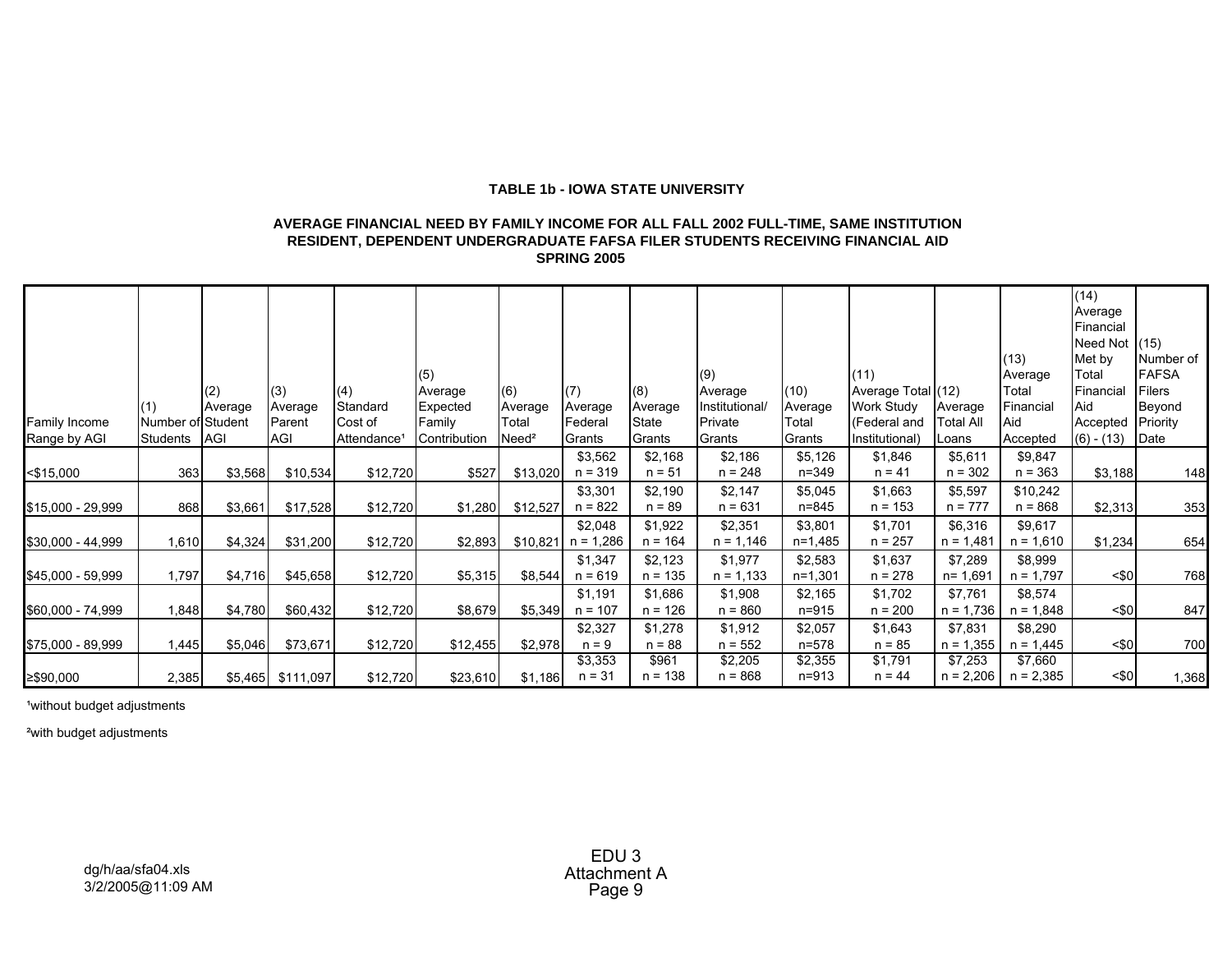## **TABLE 3b - IOWA STATE UNIVERSITY**

### **AVERAGE FINANCIAL NEED BY FAMILY INCOME FOR ALL FALL 2003 FULL-TIME, SAME INSTITUTION RESIDENT, DEPENDENT UNDERGRADUATE FAFSA FILER STUDENTS RECEIVING FINANCIAL AID SPRING 2005**

| Family Income<br>Range by AGI | Number of Student<br>Students | (2)<br>Average<br>AGI | (3)<br>Average<br>Parent<br>AGI | (4)<br>Standard<br>Cost of<br>Attendance <sup>1</sup> | (5)<br>Average<br>Expected<br>Family<br>Contribution | (6)<br>Average<br>Total<br>$N$ eed <sup>2</sup> | (7)<br>Average<br>Federal<br>Grants | (8)<br>Average<br><b>State</b><br>Grants | (9)<br>Average<br>Institutional/<br>Private<br>Grants | (10)<br>Average<br>Total<br>Grants | (11)<br>Average Total (12)<br>Work Study<br>(Federal and<br>Institutional) | Average<br><b>Total All</b><br>Loans | (13)<br>Average<br>Total<br>Financial<br>Aid<br>Accepted | (14)<br>Average<br>Financial<br>Need Not $(15)$<br>Met by<br>Total<br>Financial<br>Aid<br>Accepted Priority<br>$(6) - (13)$ Date | Number of<br><b>FAFSA</b><br>Filers<br>Beyond |
|-------------------------------|-------------------------------|-----------------------|---------------------------------|-------------------------------------------------------|------------------------------------------------------|-------------------------------------------------|-------------------------------------|------------------------------------------|-------------------------------------------------------|------------------------------------|----------------------------------------------------------------------------|--------------------------------------|----------------------------------------------------------|----------------------------------------------------------------------------------------------------------------------------------|-----------------------------------------------|
| $<$ \$15,000                  | 391                           | \$2,868               | \$9,020                         | \$14,450                                              | \$611                                                | \$14,217                                        | \$3,601<br>$n = 357$                | \$2,227<br>$n = 48$                      | \$2,513<br>$n = 274$                                  | \$5,377<br>$n = 387$               | \$1,642<br>$n = 61$                                                        | \$6,629<br>$n = 319$                 | \$11,505<br>$n = 391$                                    | \$3,230                                                                                                                          | 179                                           |
| \$15,000 - 29,999             | 846                           | \$3,390               | \$17,482                        | \$14,450                                              | \$979                                                | \$13,851                                        | \$3,330<br>$n = 810$                | \$2,237<br>$n = 117$                     | \$2,492<br>$n = 656$                                  | \$5,529<br>n=831                   | \$1,883<br>$n = 152$                                                       | \$6,339<br>$n = 730$                 | \$10,926<br>$n = 846$                                    | \$2,612                                                                                                                          | 315                                           |
| \$30,000 - 44,999             | 1,605                         | \$4,049               | \$30,957                        | \$14,450                                              | \$2,892                                              | \$11,941                                        | \$2,069<br>$n = 1,303$              | \$2,269<br>$n = 150$                     | \$2,390<br>$n = 1,220$                                | \$3,893<br>n=1,529                 | \$1,845<br>$n = 267$                                                       | \$6,968<br>$n = 1,436$               | \$9,980<br>$n = 1,605$                                   | \$1,691                                                                                                                          | 607                                           |
| \$45,000 - 59,999             | 1,774                         | \$4,392               | \$45,873                        | \$14,450                                              | \$5,354                                              | \$9,710                                         | \$1,377<br>$n = 627$                | \$1,996<br>$n = 179$                     | \$2,121<br>$n = 1,273$                                | \$2,746<br>n=1,428                 | \$1,933<br>$n = 269$                                                       | \$8,118<br>$n = 1,606$               | \$9,578<br>$n = 1,774$                                   | $<$ \$0                                                                                                                          | 742                                           |
| \$60,000 - 74,999             | 1,701                         | \$4,622               | \$60,320                        | \$14,450                                              | \$9,098                                              | \$6,322                                         | \$1,287<br>$n = 91$                 | \$1,895<br>$n = 146$                     | \$1,836<br>$n = 1,163$                                | \$2,092<br>$n=1,209$               | \$1,730<br>$n = 205$                                                       | \$8,651<br>$n = 1,491$               | \$9,088<br>$n = 1,701$                                   | $<$ \$0                                                                                                                          | 693                                           |
| \$75,000 - 89,999             | 1,487                         | \$4,823               | \$74,326                        | \$14,450                                              | \$12,689                                             | \$3,585                                         | \$1,504<br>$n = 9$                  | \$1,414<br>$n = 100$                     | \$1,972<br>$n = 786$                                  | \$2,134<br>n=799                   | \$1,848<br>$n = 93$                                                        | \$9,150<br>$n = 1,298$               | \$9,149<br>$n = 1,487$                                   | $<$ \$0                                                                                                                          | 739                                           |
| ≥\$90,000                     | 2,307                         |                       | \$5,448 \$113,444               | \$14,450                                              | \$23,990                                             | \$1,356                                         | \$2,873<br>$n = 27$                 | \$1,299<br>$n = 142$                     | \$2,222<br>$n = 1,034$                                | \$2,399<br>$n=1,067$               | \$1,626<br>$n = 39$                                                        | \$8,843<br>$n = 1,924$               | \$8,493<br>$n = 2,307$                                   | $<$ \$0                                                                                                                          | 1,282                                         |

<sup>1</sup>without budget adjustments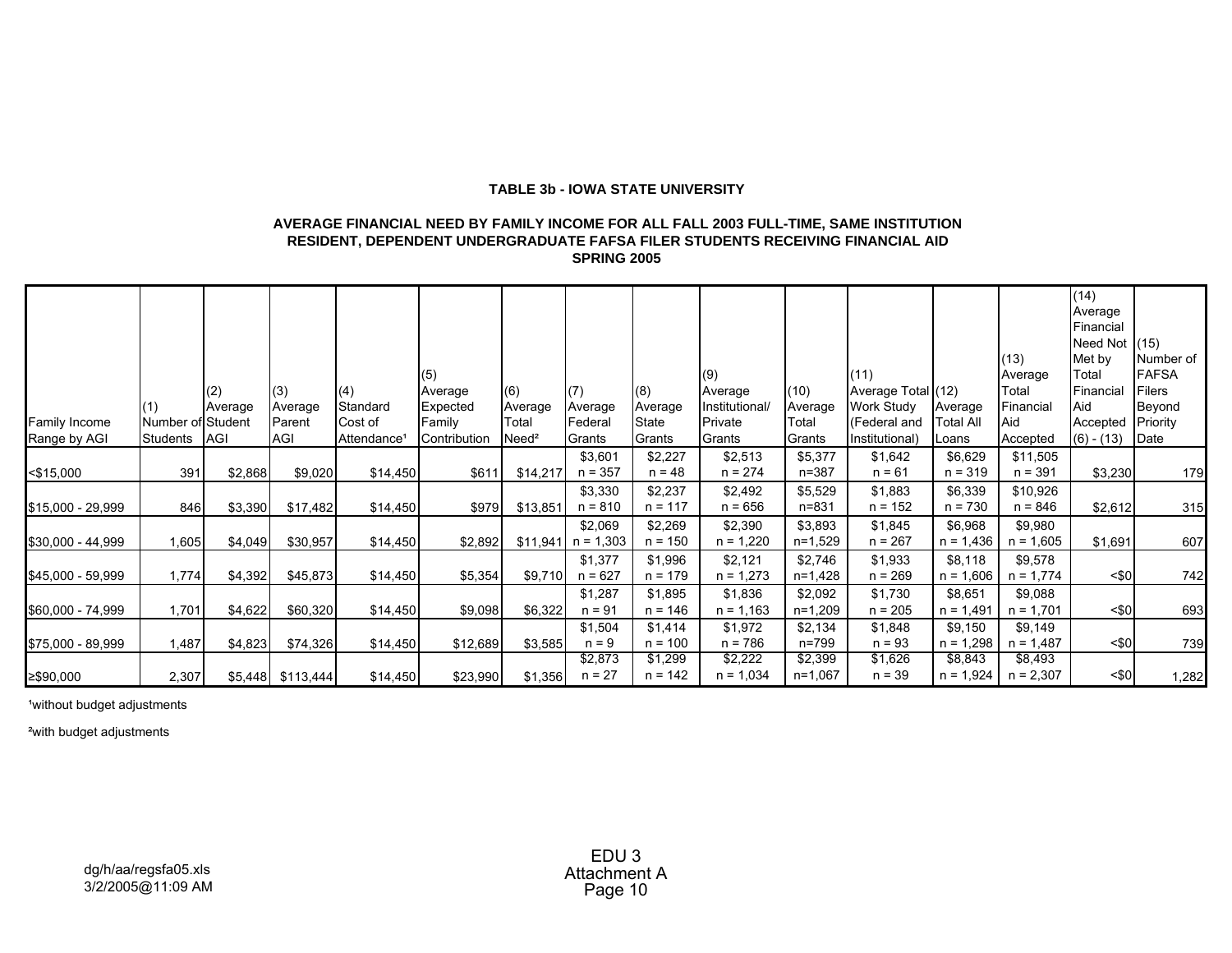### **TABLE 1c - UNIVERSITY OF NORTHERN IOWA**

### **AVERAGE FINANCIAL NEED BY FAMILY INCOME FOR ALL FALL 2002 FULL-TIME, SAME INSTITUTION RESIDENT, DEPENDENT UNDERGRADUATE FAFSA FILER STUDENTS RECEIVING FINANCIAL AID SPRING 2005**

| Family Income<br>Range by AGI | Number of<br>Students | (2)<br>Average<br>Student<br><b>AGI</b> | (3)<br>Average<br>Parent<br>AGI | (4)<br>Standard<br>Cost of<br>Attendance <sup>®</sup> | (5)<br>Average<br>Expected<br>Family<br>Contribution | (6)<br>Average<br>Total<br>$N$ eed <sup>2</sup> | (7)<br>Average<br>Federal<br>Grants | (8)<br>Average<br><b>State</b><br>Grants | (9)<br>Average<br>Institutional/<br>Private<br>Grants | (10)<br>Average<br>Total<br>Grants | (11)<br>Average Total (12)<br>Work Study<br>(Federal and<br>Institutional) | Average<br><b>Total All</b><br>Loans | (13)<br>Average<br>Total<br>Financial<br>Aid<br>Accepted | (14)<br>Average<br>Financial<br>Need Not (15)<br>Met by<br>Total<br>Financial<br>Aid<br>Accepted Priority<br>$(6) - (13)$ | Number of<br><b>FAFSA</b><br>Filers<br>Beyond<br>Date |
|-------------------------------|-----------------------|-----------------------------------------|---------------------------------|-------------------------------------------------------|------------------------------------------------------|-------------------------------------------------|-------------------------------------|------------------------------------------|-------------------------------------------------------|------------------------------------|----------------------------------------------------------------------------|--------------------------------------|----------------------------------------------------------|---------------------------------------------------------------------------------------------------------------------------|-------------------------------------------------------|
| $<$ \$15,000                  | 264                   | \$2,887                                 | \$3,807                         | \$12,500                                              | \$1,618                                              | \$11,938                                        | \$4,069<br>$n = 230$                | \$1,421<br>$n = 42$                      | \$2,098<br>$n=83$                                     | \$4,788<br>$n = 243$               | \$1,496<br>$n = 75$                                                        | \$5,475<br>$n = 233$                 | \$10,005<br>$n = 258$                                    | \$1,993                                                                                                                   | <b>NA</b>                                             |
| \$15,000 - 29,999             | 565                   | \$3,418                                 | \$19,915                        | \$12,500                                              | \$1,172                                              | \$11,526                                        | \$3,219<br>$n = 513$                | \$1,319<br>$n = 59$                      | \$2,026<br>$n = 219$                                  | \$4,020<br>$n = 539$               | \$1,623<br>$n = 134$                                                       | \$5,766<br>$n = 496$                 | \$9,475<br>$n = 558$                                     | \$2,051                                                                                                                   | <b>NA</b>                                             |
| \$30,000 - 44,999             | 946                   | \$4,333                                 | \$33,582                        | \$12,500                                              | \$3,320                                              | \$9,949                                         | \$2,061<br>$n = 662$                | \$1,512<br>$n = 72$                      | \$1,947<br>$n = 404$                                  | \$2,852<br>$n = 790$               | \$1,570<br>$n = 168$                                                       | \$6,528<br>$n = 864$                 | \$8,765<br>$n = 935$                                     | \$1,184                                                                                                                   | <b>NA</b>                                             |
| \$45,000 - 59,999             | 1,280                 | \$4,832                                 | \$47,927                        | \$12,500                                              | \$5,601                                              | \$7,832                                         | \$1,288<br>$n = 375$                | \$1,504<br>$n = 77$                      | \$1,880<br>$n = 545$                                  | \$2,094<br>$n = 774$               | \$1,550<br>$n = 136$                                                       | \$6,952<br>$n=1,165$                 | \$8,013<br>$n=1,243$                                     | $<$ \$0                                                                                                                   | <b>NA</b>                                             |
| \$60,000 - 74,999             | 1,339                 | \$4,860                                 | \$62,369                        | \$12,500                                              | \$9,272                                              | \$4,820                                         | \$1,296<br>$n = 71$                 | \$1,314<br>$n = 61$                      | \$1,790<br>$n = 534$                                  | \$1,892<br>$n = 595$               | \$1,319<br>$n=66$                                                          | \$7,075<br>$n=1,184$                 | \$7,458<br>$n=1,288$                                     | $<$ \$0                                                                                                                   | <b>NA</b>                                             |
| \$75,000 - 89,999             | 1,066                 | \$4,772                                 | \$77,142                        | \$12,500                                              | \$13,065                                             | \$2,428                                         | \$1,938<br>$n=13$                   | \$1,038<br>$n = 47$                      | \$1,807<br>$n = 441$                                  | \$1,886<br>$n = 469$               | \$1,352<br>$n = 16$                                                        | \$7,075<br>$n = 903$                 | \$7,290<br>n=999                                         | $<$ \$0                                                                                                                   | <b>NA</b>                                             |
| ≥\$90,000                     | 1,290                 |                                         | \$4,953 \$112,850               | \$12,500                                              | \$23,324                                             | \$809                                           | \$2,049<br>$n=4$                    | \$954<br>$n = 43$                        | \$1,760<br>$n = 510$                                  | \$1,801<br>$n = 525$               | \$801<br>$n=4$                                                             | \$6,826<br>n=984                     | \$6,576<br>$n=1,166$                                     | $<$ \$0                                                                                                                   | <b>NA</b>                                             |

<sup>1</sup>without budget adjustments